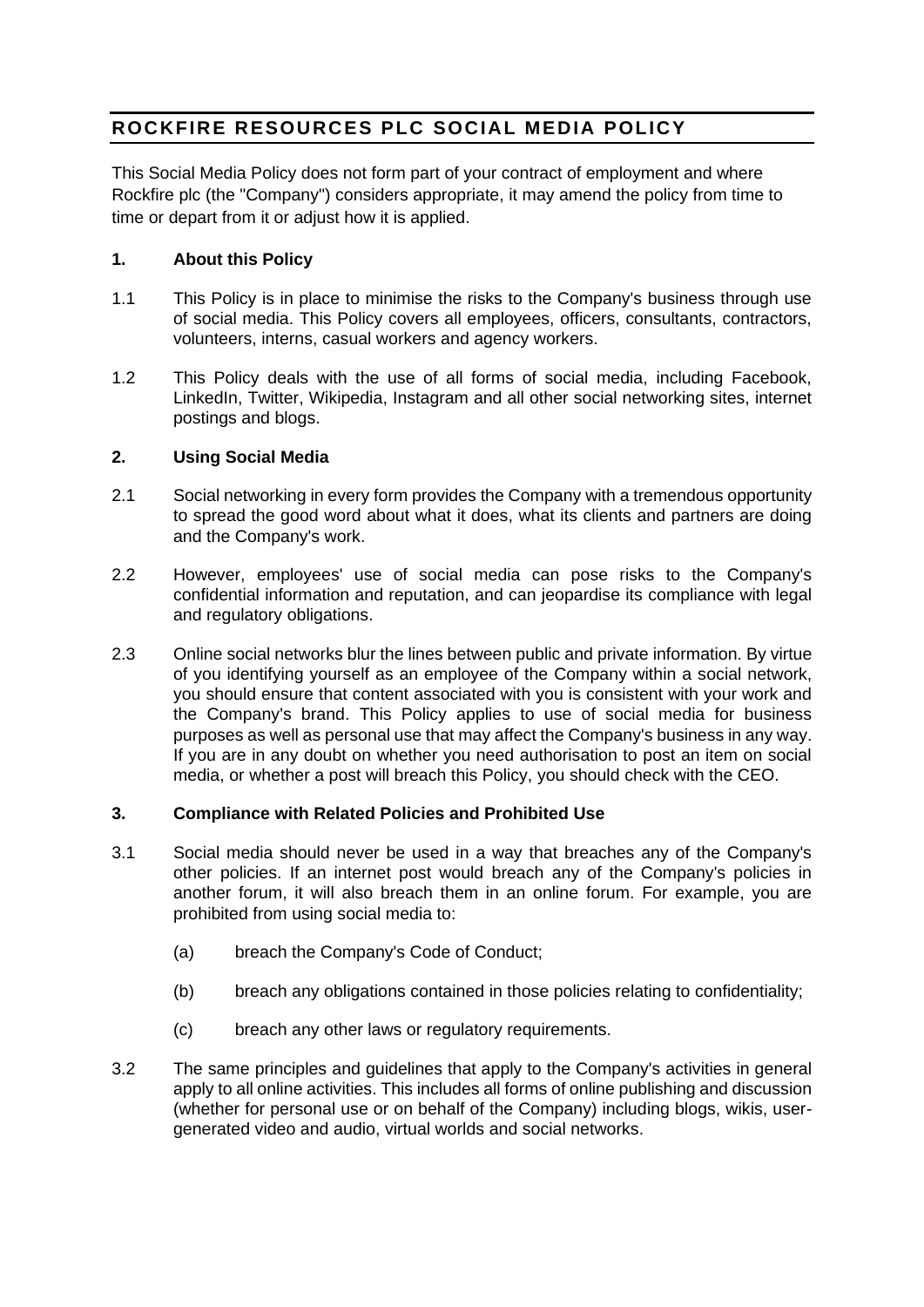- 3.3 You should never provide references for other individuals on social or professional networking sites, as such references (whether positive or negative) can be attributed to the Company and can create legal liability for both the author of the reference and the Company.
- 3.4 You must avoid making any social media communications that could damage the Company's business interests or reputation, even indirectly.
- 3.5 You must not use social media to:
	- (a) defame or disparage the Company, its staff or any third party;
	- (b) harass, bully or unlawfully discriminate against staff or third parties;
	- (c) make false or misleading statements; or
	- (d) impersonate colleagues or third parties.
- 3.6 You must not post comments about sensitive business-related topics, such as the Company's performance, or do anything to jeopardise the Company's trade secrets, confidential information or intellectual property.
- 3.7 You must not make any reference, directly or indirectly, to business-related topics that are in the course of negotiation, such as potential contracts.
- 3.8 You must also be conscious that you work within a group of companies which is listed on the AIM and that, as a result, we may become aware of information which may be "price sensitive", that is, information which, if made public, would be likely to have a significant effect on the price of shares in the Company. Our policy prohibits the disclosure of price sensitive information on social media. Disclosure of price sensitive information may also constitute a criminal offence.
- 3.9 The contact details of business contacts made during the course of your employment or engagement with the Company are the Company's confidential information. On termination of your contract with the Company, you must provide the Company with a copy of all such information, delete all such information from your personal social networking accounts and destroy any further copies of such information that you may have.
- 3.10 Any employees that act in breach of any of the above (whether whilst posting in a personal capacity or on behalf of the Company) may be subject to disciplinary action up to and including the termination of their employment and any other staff or contractors that do likewise may have their contracts terminated immediately.

## **4. Personal use of social media**

- 4.1 In general, what you do in your own time is your business. However, activities in or outside of work that adversely affect: (1) your job performance; (2) the performance of others; or (3) the Company's legitimate business interests, are a proper focus for this Policy.
- 4.2 You should be respectful to others when making any statement on social media and be aware that you will be personally responsible for all communications published on the internet for anyone to see.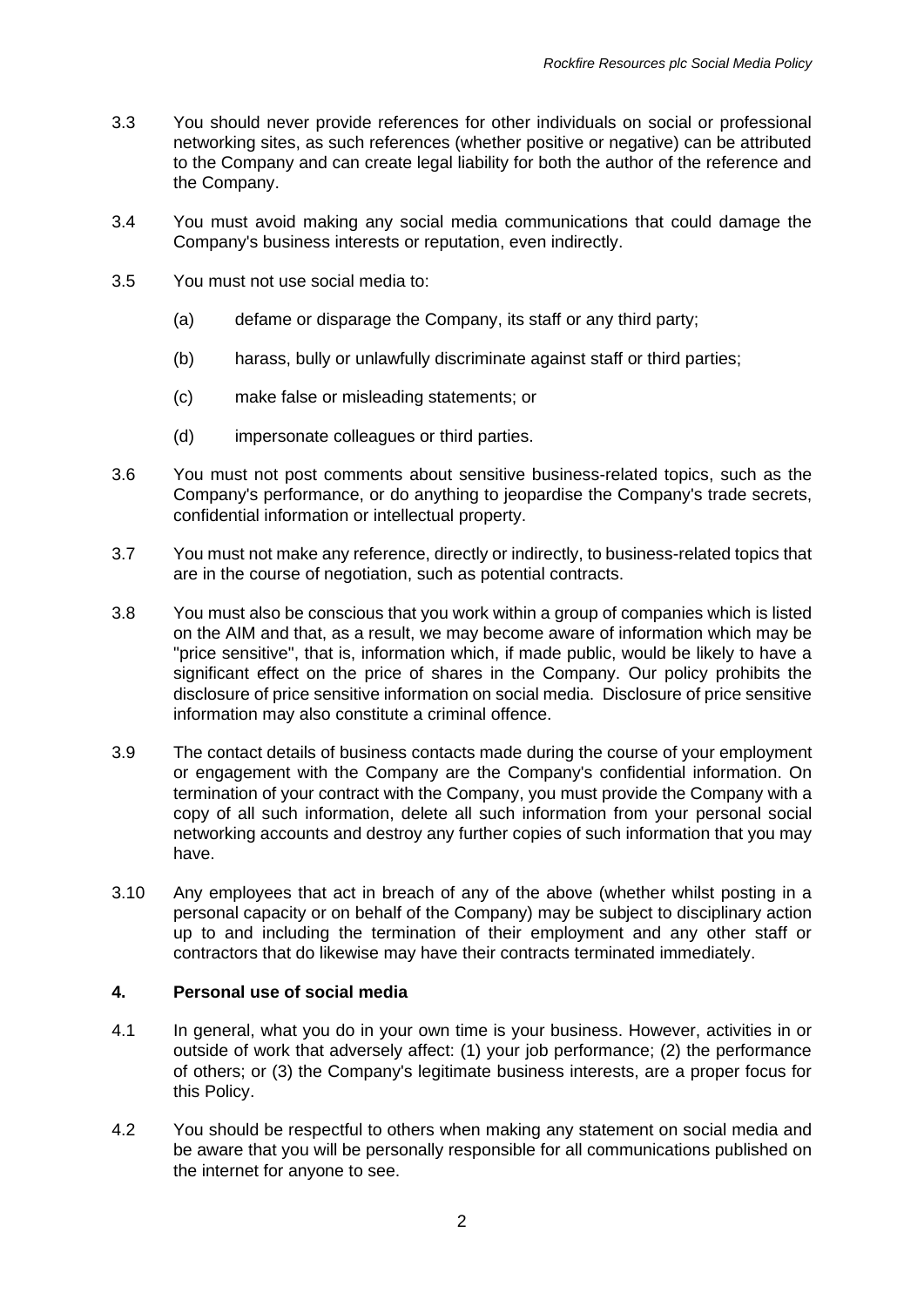- 4.3 You must not express opinions on the Company's behalf or include the Company's logos or other trademarks via social media, unless expressly authorised to do so by the CEO. You may be required to undergo training in order to obtain such authorisation.
- 4.4 If you do disclose your affiliation with the Company on your profile or in any social media postings, you should make it clear in the social media post, or in your personal profile, that you are speaking on your own behalf. You should write in the first person and use a personal e-mail address. You must:
	- (a) state that your views do not represent those of the Company. For instance, in a personal blog, the following standard disclaimer should be prominently displayed: *"The postings on this site are my own and don't represent my employer's opinions."*;
	- (b) act in accordance with the guidelines in this Policy; and
	- (c) seek prior approval from the CEO if you are unsure whether what you are intending to post is appropriate.
- 4.5 You should always remember that personal posts, even if sent outside of work hours or premises and regardless of whether the social media is accessed using the Company's IT and communications facilities and equipment, may still defame or disparage the Company (or its staff or any third party), either directly or by way of association and may lead to disciplinary action being taken against employees up to and including dismissal or contracts of contractors being terminated.

## **5. Business use of social media by employees**

- 5.1 You may only speak or post on behalf of the Company in a social media environment when specifically authorised to do so by the Company.
- 5.2 If you are required for business purposes to speak on behalf of the Company in a social media environment, you must still seek prior approval for such communication from the CEO and must act in accordance with the guidelines in this Policy.
- 5.3 Care must be taken to ensure that any social media posts do not contain any sensitive information related to the Company or any of its clients.
- 5.4 Any proposed posts which [could be considered to contain sensitive information/make reference to the business performance of the Company, its contracts or any of its clients] must be approved in advanced by the CEO.
- 5.5 In general, reposting of news which has already been notified by the Company under RNS or an equivalent regulatory information service is permitted.
- 5.6 You must not misuse the Company's logos or trademarks and must only use them if you have the authority to do so. For example, you should not use "Rockfire Resources PLC" in your screen name or other social media ID.